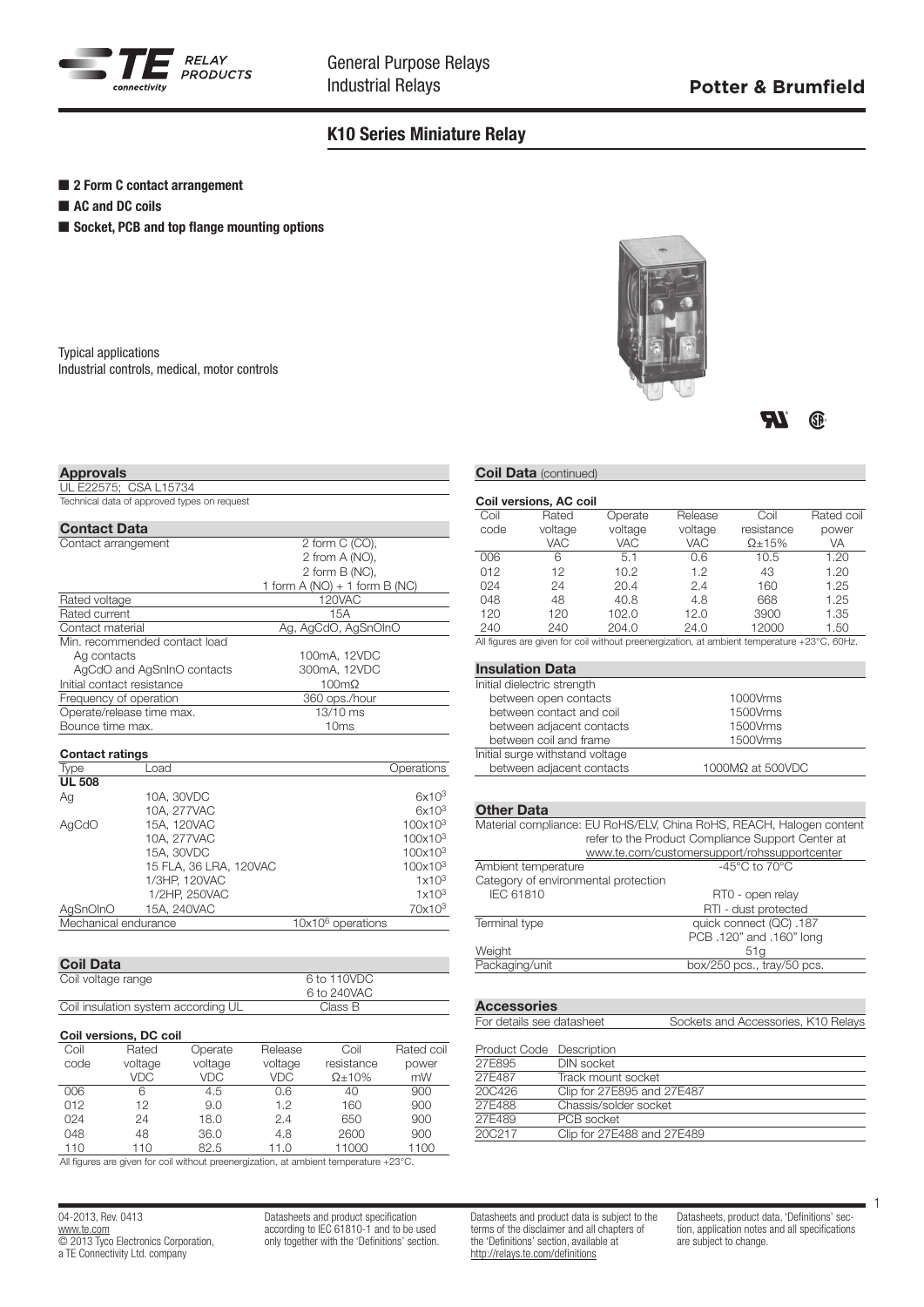

## K10 Series Miniature Relay (Continued)

#### Terminal assignment

2 Form C 2 Form A (delete 1 and 2) 2 Form B (delete 3 and 4)



### PCB layout

Bottom view on solder pins



#### Dimensions

Mounting code 1 Socket mount



Mounting code 5 Printed circuit terminals



Mounting code T Flange mount



|                     |                 | <b>Product code structure</b>                       |   |                                                                                                                   | Typical product code | K <sub>10</sub> | P | $-11$ | D | 5 |  |
|---------------------|-----------------|-----------------------------------------------------|---|-------------------------------------------------------------------------------------------------------------------|----------------------|-----------------|---|-------|---|---|--|
| <b>Type</b>         | K <sub>10</sub> | 15A Miniature Relay, K10 Series                     |   |                                                                                                                   |                      |                 |   |       |   |   |  |
| Cover               |                 |                                                     |   |                                                                                                                   |                      |                 |   |       |   |   |  |
|                     | P               | Polycarbonate (smoke color)                         |   |                                                                                                                   |                      |                 |   |       |   |   |  |
|                     |                 | Neon or LED, polycarbonate dust cover (smoke color) |   |                                                                                                                   |                      |                 |   |       |   |   |  |
|                     |                 | Option without cover (open style) on request        |   |                                                                                                                   |                      |                 |   |       |   |   |  |
|                     |                 | <b>Contact arrangement</b>                          |   |                                                                                                                   |                      |                 |   |       |   |   |  |
|                     |                 | 2 form A (NO)                                       |   | 8 $2$ form B (NC)                                                                                                 |                      |                 |   |       |   |   |  |
|                     |                 | 11 2 form $C(OO)$                                   |   | 50 1 form A and 1 form B (NO and NC)                                                                              |                      |                 |   |       |   |   |  |
| <b>Coil input</b>   |                 |                                                     |   |                                                                                                                   |                      |                 |   |       |   |   |  |
|                     | A               | 50/60Hz AC                                          |   | D DC                                                                                                              |                      |                 |   |       |   |   |  |
|                     |                 | <b>Mounting &amp; termination</b>                   |   |                                                                                                                   |                      |                 |   |       |   |   |  |
|                     |                 |                                                     |   | Socket mount; .187" (4.75mm) quick connect/solder terminals                                                       |                      |                 |   |       |   |   |  |
|                     | 5               | Printed circuit terminals; .160" (4.1mm) length.    |   |                                                                                                                   |                      |                 |   |       |   |   |  |
|                     |                 |                                                     |   | Mounting bracket on end of cover; .187" (4.75mm) quick connect/solder terminals                                   |                      |                 |   |       |   |   |  |
|                     |                 |                                                     |   | Options with mounting plates on narrow side or on end cover and shorter (.120" (3.05mm)) PCB terminals on request |                      |                 |   |       |   |   |  |
| <b>Contact type</b> |                 |                                                     |   |                                                                                                                   |                      |                 |   |       |   |   |  |
|                     |                 | Ag (10A)                                            | 5 | AgCdO (15A)<br>P.                                                                                                 | AgSnOIn (15A)        |                 |   |       |   |   |  |
| <b>Coil voltage</b> |                 |                                                     |   |                                                                                                                   |                      |                 |   |       |   |   |  |
|                     |                 | Coil code: please refer to coil versions table      |   |                                                                                                                   |                      |                 |   |       |   |   |  |

04-2013, Rev. 0413 www.te.com © 2013 Tyco Electronics Corporation, a TE Connectivity Ltd. company

Datasheets and product specification according to IEC 61810-1 and to be used only together with the 'Definitions' section. Datasheets and product data is subject to the terms of the disclaimer and all chapters of the 'Definitions' section, available at http://relays.te.com/definitions

Datasheets, product data, 'Definitions' section, application notes and all specifications are subject to change.